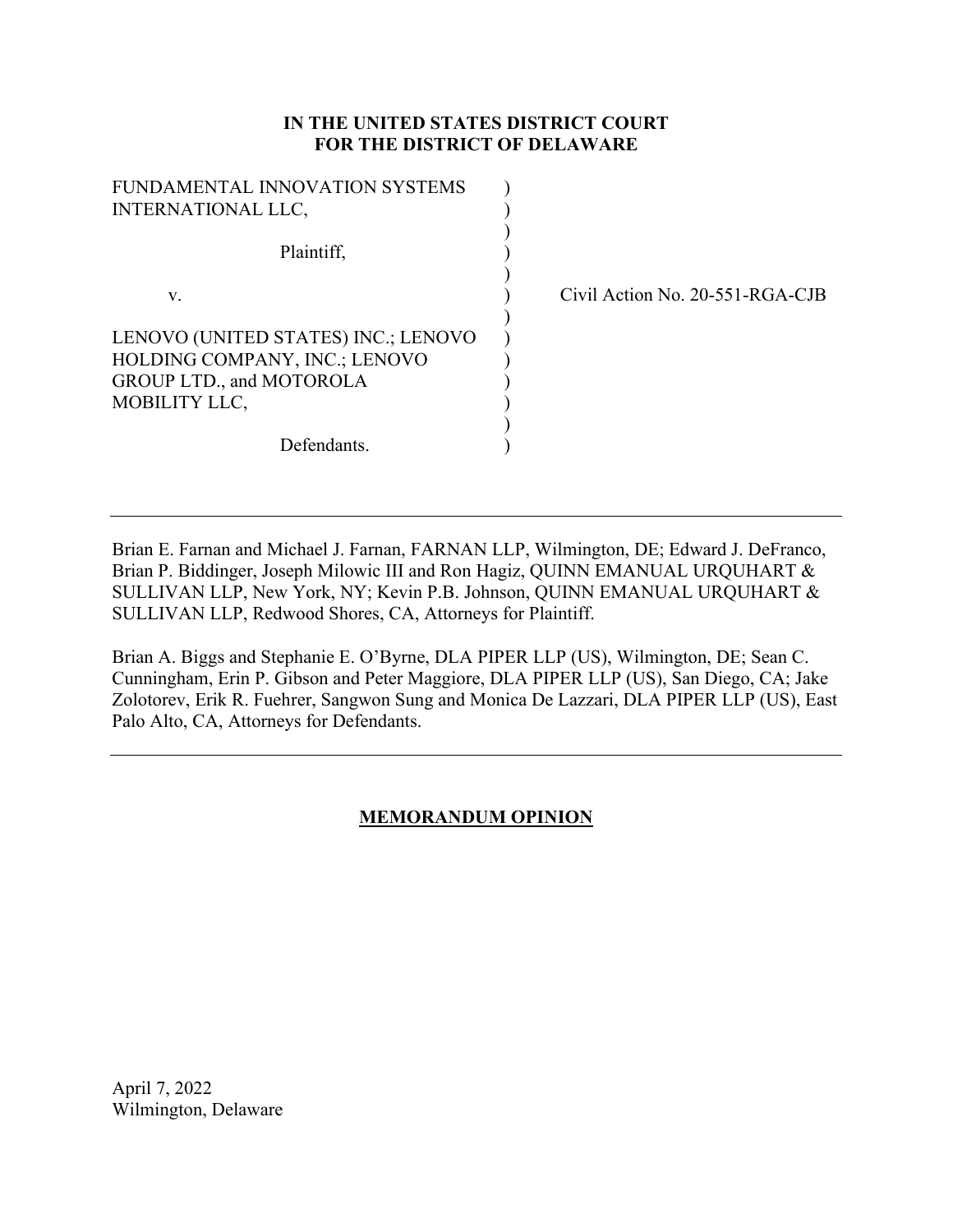). Burke hristopher **BURKE, United States Magistrate Judge** 

Presently pending before the Court in this patent infringement case are Defendants Lenovo (United States) Inc., Lenovo Holding Company, Inc. (collectively, "Lenovo") and Motorola Mobility LLC's ("MML" and collectively with Lenovo, "Defendants")<sup>1</sup> "Motion for Partial Summary Judgment on Sixth Affirmative Defense (License)," (D.I. 91), and Plaintiff Fundamental Innovation Systems International LLC's ("Fundamental" or "Plaintiff") "Motion for Summary Judgment on Lenovo's Sixth Affirmative (Licensing) Defense," (D.I. 93). For the reasons set forth below, Defendants' Motion is DENIED and Plaintiff's Motion is GRANTED.

 The Court writes primarily for the parties here, as both sides are well-familiar with the facts and wish for a quick resolution of the Motions. $2$ 

The key relevant background facts are not disputed. In November 2015, Fundamental acquired the seven patents asserted in this case from Blackberry Limited, the successor-ininterest to Research in Motion Limited ("RIM"). (D.I. 94 at ¶ 16; D.I. 120 at ¶ 16) The patents were subject to two Patent Cross License Agreements (the "2010 Agreement" and the "2011 Agreement"); RIM entered into each of the agreements with an MML-related entity (that, for ease of reference, will hereafter be referred to simply as MML). (D.I. 94 at ¶¶ 1, 3-4; D.I. 97 at

<sup>1</sup> Although Lenovo Group Ltd. is listed in the case caption, Lenovo has represented that Lenovo Group Ltd. was never served with a summons and the Complaint, and thus has not appeared in this action and does not join in Defendants' Motion. (D.I. 92 at 3)

<sup>&</sup>lt;sup>2</sup> With regard to the procedural background of the case, Fundamental filed this action on April 23, 2020. (D.I. 1) The instant Motions, which are early summary judgment motions, were filed on January 10, 2022, (D.I. 91; D.I. 93), and briefing was completed on January 31, 2022, (D.I. 118; D.I. 121). The parties have jointly consented to the Court's entry of a final order as to the Motions. (D.I. 74; D.I. 74-1; D.I. 82) The Court held a hearing on the Motions on March 11, 2022. (D.I. 157 (hereinafter, "Tr.")) Trial in this case is set to begin on October 17, 2022. (D.I. 23)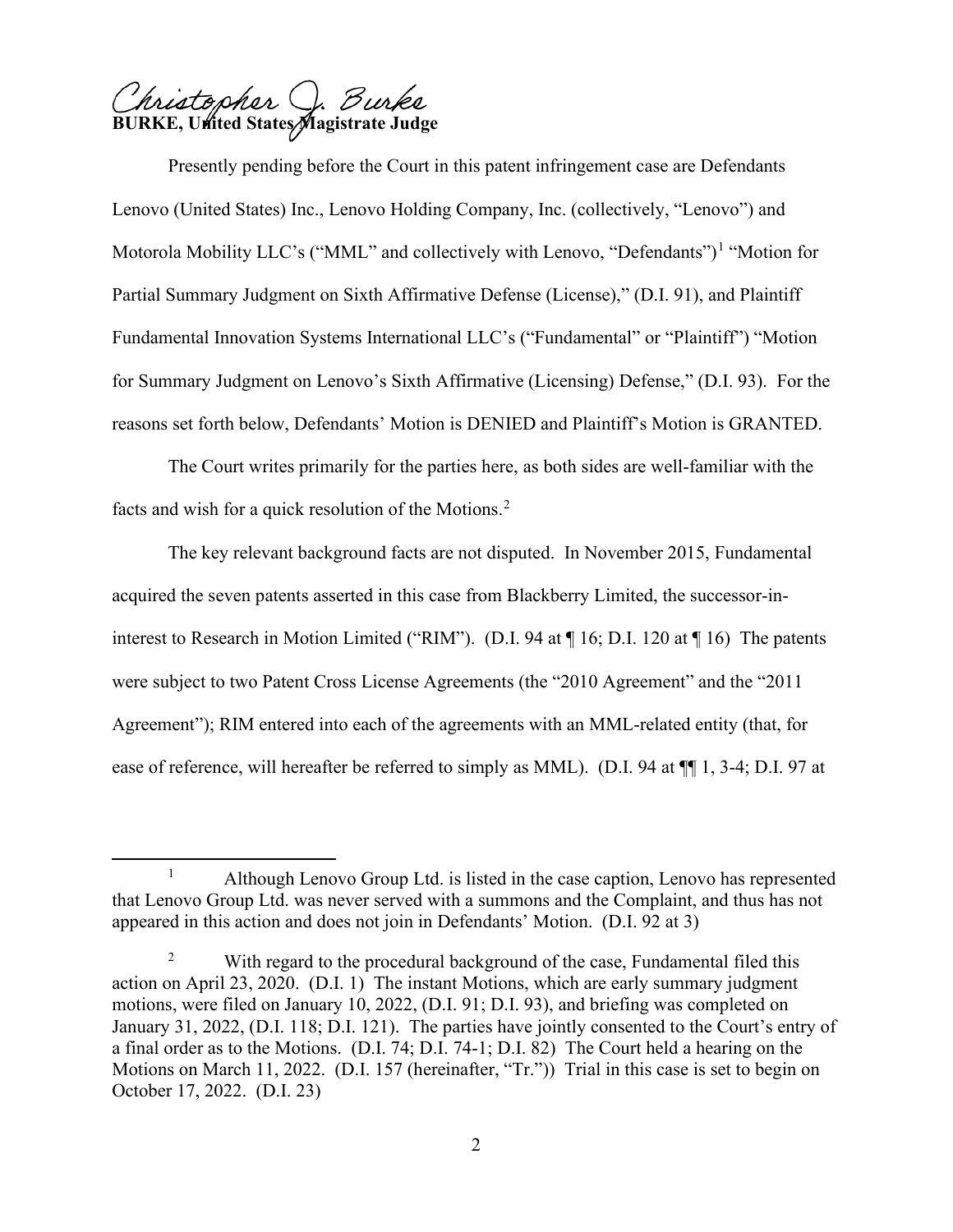$\P$ [1, 3, 7)<sup>3</sup> Pursuant to the 2011 Agreement, *inter alia*, RIM granted MML and its Affiliates a license to field "LICENSED MOTOROLA MOBILITY PRODUCTS AND SERVICES[.]" (D.I. 98, ex. 2 at § 3.5; *see also* D.I. 97 at ¶ 10; D.I. 124 at ¶ 10) The effective date of the 2011 Agreement is January 4, 2011. (D.I. 98, ex. 2 at § 1.4; *see also* D.I. 92 at 14) The licenses granted pursuant to the 2011 Agreement expired on May 30, 2020. (D.I. 98, ex. 2 at § 6.1; D.I. 94 at ¶ 8; D.I. 97 at ¶ 5) On October 30, 2014, Lenovo Group Ltd. completed the acquisition of MML's parent company, Motorola Mobility Holdings LLC. (D.I. 94 at  $\P$ 9; D.I. 120 at  $\P$ 9) And it is undisputed that in January 2015, Lenovo subsequently provided a timely Notice of Election, which meant that, pursuant to the 2011 Agreement, it became an "Affiliate" of MML. (D.I. 94 at  $\P\P$  11-12; D.I. 120 at  $\P\P$  11-12; Tr. at 15, 70-71; D.I. 98, ex. 2 at § 1.1)

With that factual background in mind, the Court turns to what *is* hotly disputed here: how the 2011 Agreement should be interpreted, in terms of the scope of licensed products under the Agreement. Lenovo asserts that its license under the 2011 Agreement *extends to Lenovo's own accused products*, and that Lenovo is licensed as to those products up through and including May 30, 2020. (D.I. 92 at 3-4)<sup>4</sup> Lenovo's Motion thus requests summary judgment of noninfringement for all of Lenovo's accused products sold on or before that date. (*Id*. at 2, 24-25) Fundamental, for its part, contends that the 2011 Agreement *does not cover Lenovo's own accused products*. Fundamental's Motion accordingly requests summary judgment "dismissing Lenovo's Sixth Affirmative (Licensing) Defense with respect to Lenovo's accused products." (D.I. 118 at 2; *see also* D.I. 95 at 1-2, 7-17)

<sup>3</sup> The provisions of the 2010 and 2011 Agreements are similar in all relevant respects. (*See* D.I. 92 at 5 n.1) Therefore, as the parties did in their briefing, the Court will reference the 2011 Agreement herein.

<sup>4</sup> There is no dispute that MML's accused products are licensed for the time period from January 4, 2011 through May 30, 2020. (D.I. 94 at ¶ 17; D.I. 120 at ¶ 17; D.I. 118 at 2 n.1)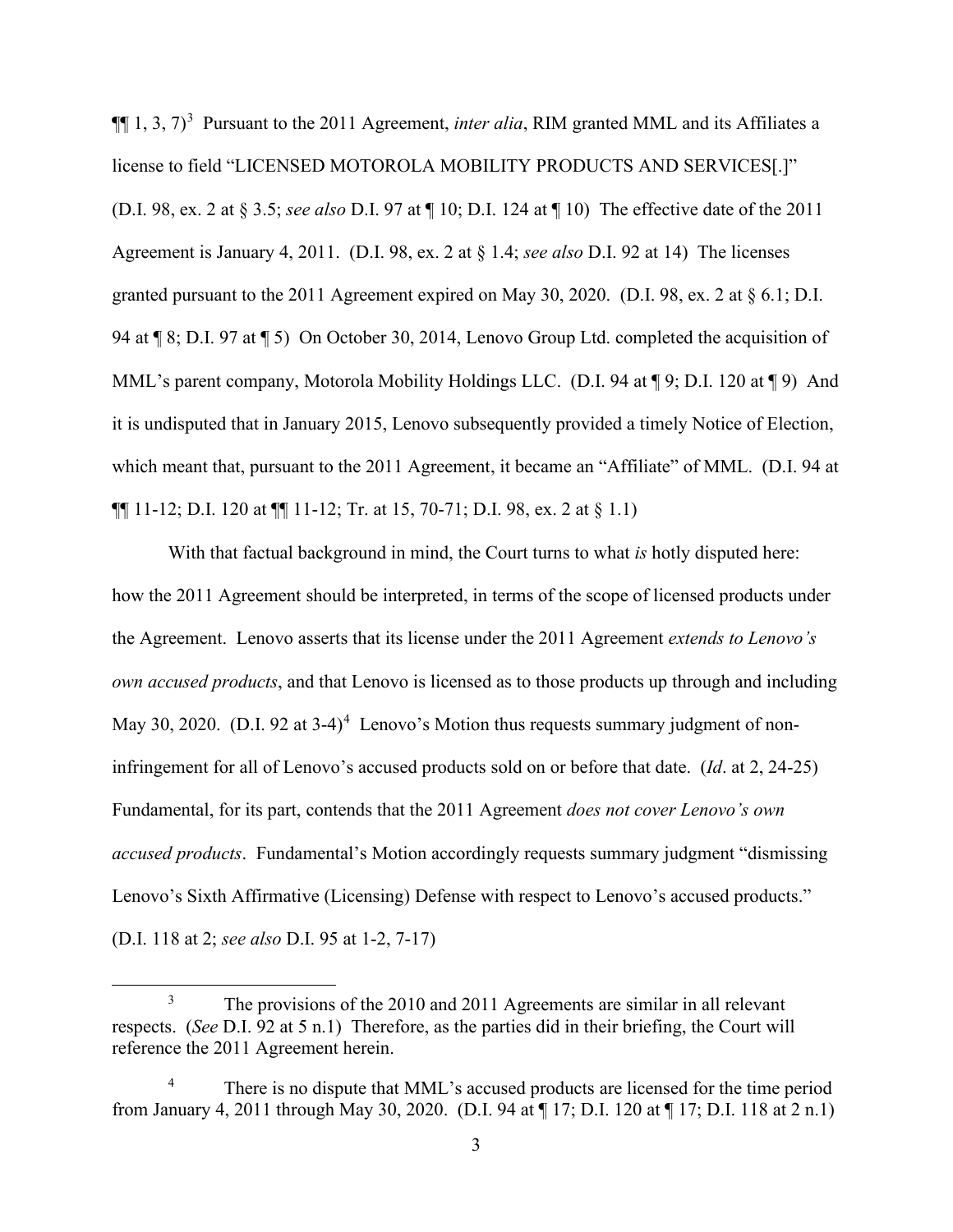The Court, having considered the briefing, the parties' arguments made during oral argument on the Motions, and the applicable  $law<sub>5</sub>$  concludes that Fundamental is correct. It does so for the following reasons.

As an initial matter, the text of a key portion of the 2011 Agreement—Section 1.12 strongly supports Fundamental's argument. Section 1.12 defines "LICENSED MOTOROLA MOBILITY PRODUCTS AND SERVICES[.]" (D.I. 98, ex. 2 at § 1.12) It states that the license only extends to past products, current products, and products in development by MML and its Affiliates as of January 4, 2011, the effective date of the agreement, (*id*. at §§ 1.12(a)- (b)), and natural evolutions of those products that are fielded by MML and its Affiliates in the future, (*id*. at § 1.12(c)), as well as to substantially similar products of any third party "*acquired by*" MML after the effective date of the Agreement, (*id*. at § 1.12(d) (emphasis added)). (D.I. 95 at 8; D.I. 118 at 2,  $8)^6$ 

It is undisputed here that Delaware law applies to the interpretation of the 2011 Agreement. (D.I. 92 at 7; D.I. 95 at 7) Pursuant to Delaware law, clear and unambiguous language in a contract "should be given its ordinary and usual meaning." *Rhone-Poulenc Basic Chems. Co. v. Am. Motorists Ins. Co.*, 616 A.2d 1192, 1195 (Del. 1992). "A contract is not rendered ambiguous simply because the parties do not agree upon its proper construction." *Id.* at 1196. Ambiguity exists only when the contract's provisions are susceptible of different reasonable interpretations, or have two or more meanings. *RSUI Indem. Co. v. Murdock*, 248 A.3d 887, 906 (Del. 2021).

<sup>&</sup>lt;sup>5</sup> A grant of summary judgment is appropriate where "the movant shows that there is no genuine dispute as to any material fact and the movant is entitled to judgment as a matter of law." Fed. R. Civ. P. 56(a). Here, as noted above, the relevant facts are not in dispute. (D.I. 92) at 8; D.I. 95 at 3; Tr. at 10-11, 54-55) Instead, the parties dispute the proper interpretation of the 2011 Agreement, which is a question of law appropriate for resolution on summary judgment. (D.I. 92 at 8; D.I. 95 at 6; D.I. 118 at 1); *see also GTE Corp. v. Allendale Mut*. *Ins. Co.*, 372 F.3d 598, 608 (3d Cir. 2004) ("[Q]uestions of contract interpretation [were] properly within the province of the District Court at the summary judgment stage of the litigation."); *Amadeus Global Travel Distrib., S.A. v. Orbitz, LLC*, 302 F. Supp. 2d 329, 334 (D. Del. 2004).

<sup>6</sup> Specifically, Section 1.12 defines "LICENSED MOTOROLA MOBILITY PRODUCTS AND SERVICES" to mean: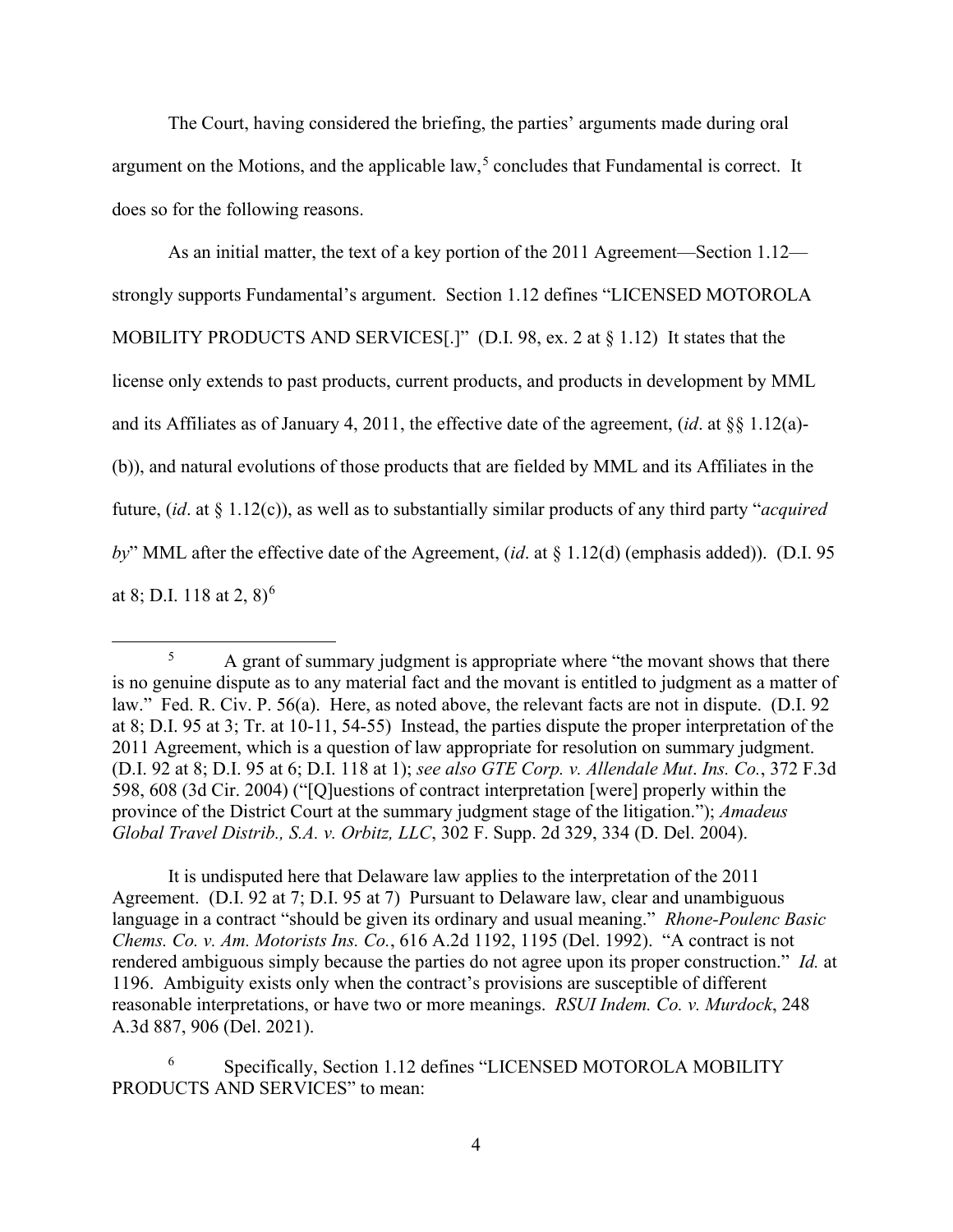In light of this contractual language, Fundamental contends that Lenovo's accused products simply do not fall into any of the categories set out in Section 1.12, because: (1) Lenovo was not an Affiliate of MML as of the effective date of the 2011 Agreement, and only became an Affiliate after its later acquisition of MML (so Section 1.12 (a)-(b) cannot apply to Lenovo's accused products); (2) it is undisputed that Lenovo's accused products are not "natural evolutions" of any prior products of MML or its Affiliates that existed as of the effective date of the agreement (so Section 1.12(c) cannot apply); and (3) Lenovo acquired MML, not the other way around (so Section 1.12(d) cannot apply). (D.I. 95 at 9 & n.2; D.I. 118 at 8; Tr. at 71-72)

Lenovo's contrary position regarding Section 1.12 is that, so long as a third party that acquires MML after the effective date of the agreement complies with the "Change of Control" provisions set out in Section 6.8 and elects to become an Affiliate, then Sections 1.12(a)-(c) retroactively apply to that (new) Affiliate, regardless of when it became an Affiliate. (D.I. 92 at 10-12, 16-18; Tr. at  $27$ <sup>7</sup> Thus, according to Lenovo, because Lenovo timely complied with the

> [A]ny and all: (a) past Products FIELDED by the MOTOROLA predecessor businesses of MOTOROLA MOBILITY or any of the MOTOROLA MOBILITY AFFILIATES; (b) current Products FIELDED by MOTOROLA MOBILITY or any MOTOROLA MOBILITY AFFILIATE as of the EFFECTIVE DATE and Products in development as of the EFFECTIVE DATE subsequently FIELDED by MOTOROLA MOBILITY or any MOTOROLA MOBILITY AFFILIATE, all as substantiated by demonstrable evidence; (c) all future Products FIELDED by MOTOROLA MOBILITY or any of its AFFILIATES embodying natural evolutions of (a) and (b) during the TERM of this AGREEMENT; and (d) Products of AFFILIATES acquired by MOTOROLA MOBILITY after the EFFECTIVE DATE that are substantially similar to  $(a)$ ,  $(b)$  or  $(c)$ .

(D.I. 98, ex. 2 at § 1.12)

Specifically, Lenovo contends that its products would fall under Section 1.12 $(c)$ , as it contends that Lenovo's accused desktops, laptops and tablets constitute "natural evolutions"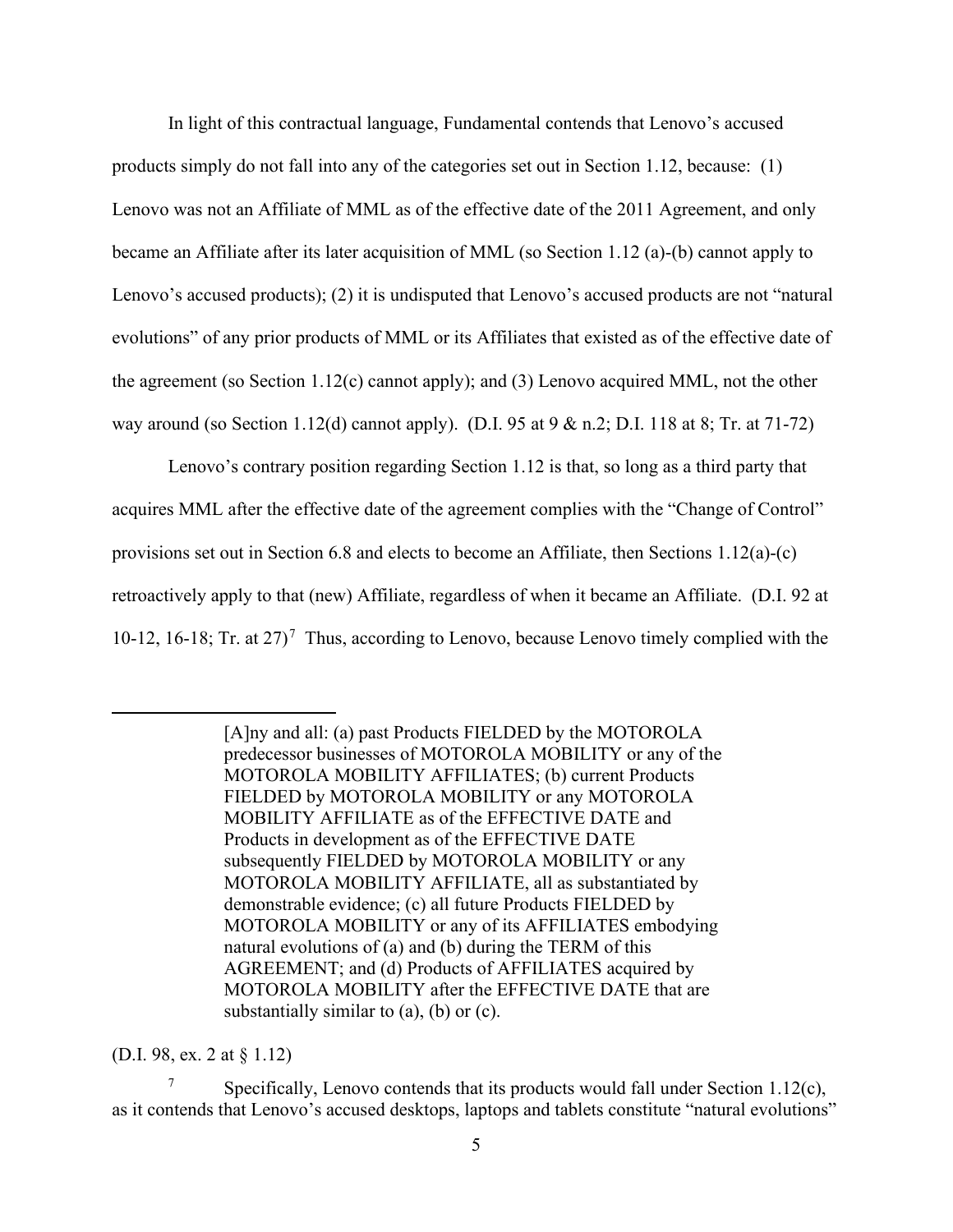Change of Control provisions after acquiring MML in 2014, the licenses set forth in the 2011 Agreement retroactively extended to Lenovo and Lenovo's own products (while also obligating Lenovo to grant RIM a license to Lenovo's patent portfolio). (D.I. 121 at 9-14)

In the Court's view, Section 1.12(d) makes clear that Fundamental's reading of Section 1.12 must be the correct one. (D.I. 95 at 10-11; D.I. 118 at 10; Tr. at 74-75) As noted above, this subsection grants a specific license for substantially similar products of later-arising affiliates *that were acquired by MML* in the future; it does not expressly provide any license as to products of Affiliates *that acquired MML* (like Lenovo did) after the effective date of the 2011 Agreement. (D.I. 95 at 10; D.I. 118 at 10) Importantly, this illustrates that Section 1.12(d)'s drafters knew that in order to retroactively extend a license covering the products of a laterarising Affiliate, they had to use additional language other than that already set out in Section 1.12(a)-(c). And the drafters did in fact employ such additional language, but *only with respect to Affiliates later acquired by MML*. As Fundamental argues, this "confirms that *no* additional license grant was contemplated or intended for products of Affiliates *that acquire* MML (such as Lenovo)." (D.I. 95 at 10-11 (certain emphasis in original, certain emphasis added))<sup>8</sup> Indeed, if

The Court acknowledges that this argument has some intuitive appeal. Lenovo is right that Section 2.2 shows that: (1) the drafters surely knew how to use language like "AFFILIATES affiliated with [MML] on the EFFECTIVE DATE of this AGREEMENT"; and (2) they could easily have inserted text like this into Section 1.12, but did not. Yet in the Court's

of Lenovo's products that were in development or released as of the effective date of the 2011 Agreement. (D.I. 92 at 13-15; Tr. at 13)

<sup>8</sup> For its part, Lenovo highlights the language in Section 2.2 of the 2011 Agreement, (D.I. 92 at 17-18; Tr. at 38-39), which refers to MML "and those AFFILIATES affiliated with [MML] on the EFFECTIVE DATE of this AGREEMENT[,]" (D.I. 98, ex. 2 at § 2.2). Lenovo argues that Section 2.2 demonstrates that: (1) when the drafters intended to refer to Affiliates that existed as of the date of the 2011 Agreement, they knew what language to use; and so (2) because the drafters did not use such language in Section 1.12, then when Section 1.12 refers to "Affiliates" that term must encompass not just Affiliates that existed as of the date of the 2011 Agreement, but also entities that became Affiliates thereafter (like Lenovo).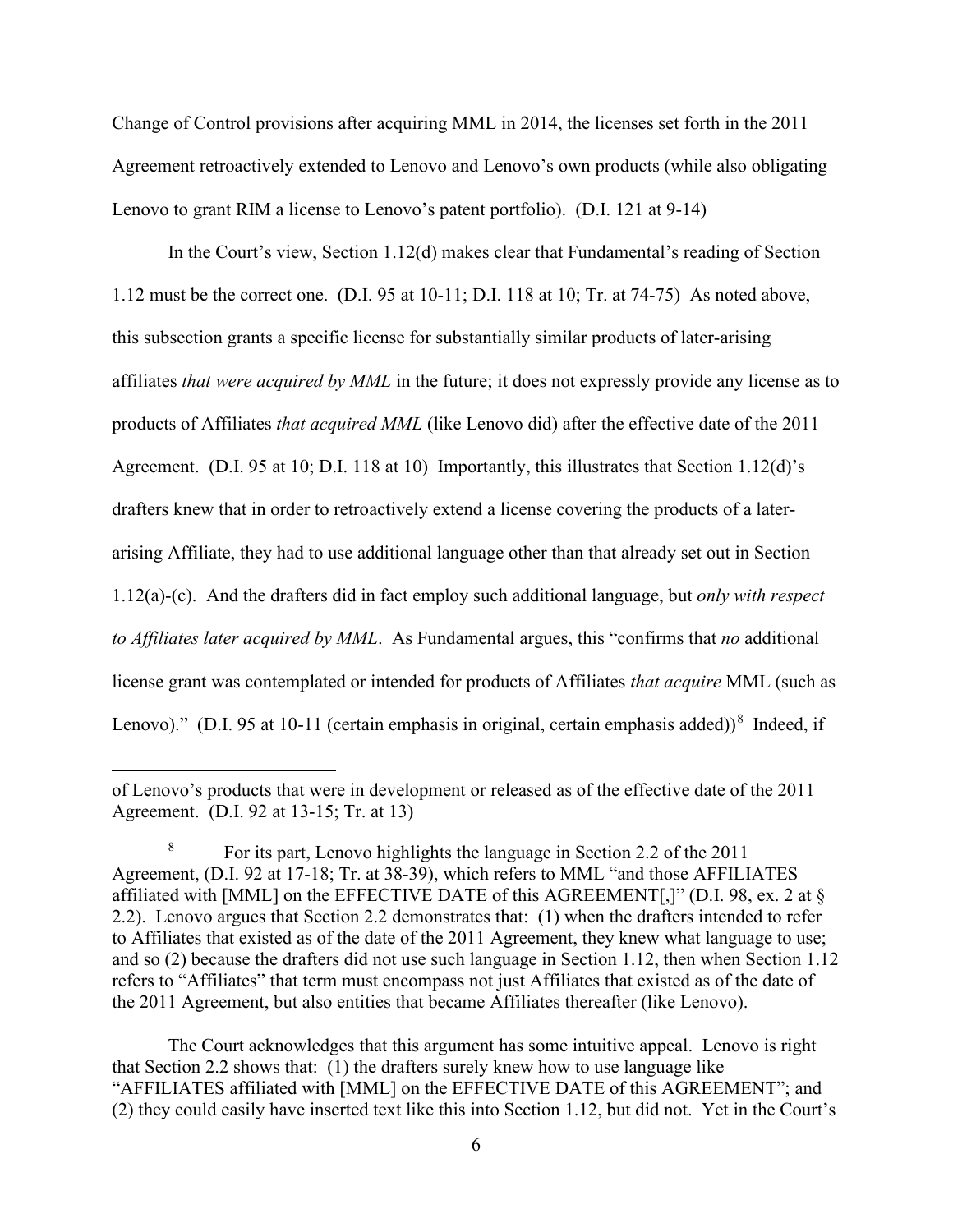Lenovo's interpretation of Sections 1.12(a)-(c) was correct—i.e., that these sections apply to Affiliates arising after the effective date of the agreement—then Section 1.12(d) itself would be superfluous, because the products of Affiliates acquired by MML after the effective date that are substantially similar to those covered by Sections 1.12(a)-(c) *would already be licensed under Sections 1.12(a)-(c)*. (*Id.*; D.I. 118 at 10-11; Tr. at 36-37) In assessing a contract's meaning, a court must avoid an interpretation that would render a contractual provision illusory or meaningless. *Manti Holdings, LLC v. Authentix Acquisition Co.*, 261 A.3d 1199, 1208 (Del. 2021). And so Fundamental's position here must be the right one.<sup>9</sup>

<sup>9</sup> In its briefing, Lenovo responded to Fundamental's Section  $1.12(d)$  superfluous" argument, but Lenovo's position in that regard did not make any sense. There, Lenovo retorted that the reason why Section 1.12(d) would not be superfluous in light of Sections 1.12(a)-(c) was that Section 1.12(d) "would only be triggered if [MML] acquired an Affiliate and that Affiliate did *not* provide a Notice of Election, thereby becoming a 'Non-Agreeing Third Party'" pursuant to Section 6.8.1 (because if the acquired Affiliate *did* provide such notice, that Affiliate's products would be covered by Sections 1.12(a)-(c)). (D.I. 121 at 7 (emphasis in original); *see also* D.I. 92 at 18-19) But this argument could not be correct. Section 6.8.1 is clearly triggered only when there has been a "THIRD PARTY ACQUIRER" of MML; it thus could not be applicable to the third parties covered by Section 1.12(d), which are parties that have been *acquired by MML.* (D.I. 118 at 10-11; Tr. at 100)

No doubt later realizing that this position was untenable, Lenovo abandoned it during oral argument. There, for the first time, Lenovo put forward a *different* argument as to why Section 1.12(d) would not be superfluous under its interpretation of the 2011 Agreement. (Tr. at 35-37) More specifically, Lenovo asserted that Section 1.12(d) is not redundant because it provides Affiliates acquired by MML with a *broader license* than that allowed by Sections 1.12(a)-(c)—in that Section 1.12(d) provides acquirees extra licensing protection by extending to products that are "substantially similar" to the products covered by Sections 1.12(a)-(c). (*Id.* at 28-32, 35-37) Whatever the merit of this argument may be, (*see id*. at 85), because Lenovo could have articulated it in its responsive brief (but did not), (*see* D.I. 95 at 10-11 (Fundamental's opening brief setting out its "superfluous" argument); D.I. 121 at 7-8 (Lenovo responding to Fundamental's "superfluous" argument in its answering brief)), it is very clearly waived,

view, the import of Section 1.12(d)'s language, as well as the other considerations cited herein, nevertheless demonstrate that Fundamental's position is correct. To that end, it may well be that the drafters simply did not feel the need to insert the "AFFILIATES"-related language from Section 2.2 into Section 1.12, because Section 1.12's wording *already conveyed the same message*: i.e., that Section 1.12(a)-(c)'s reference to "Affiliates" was already a clear reference to only those Affiliates that had become Affiliates as of the effective date of the 2011 Agreement.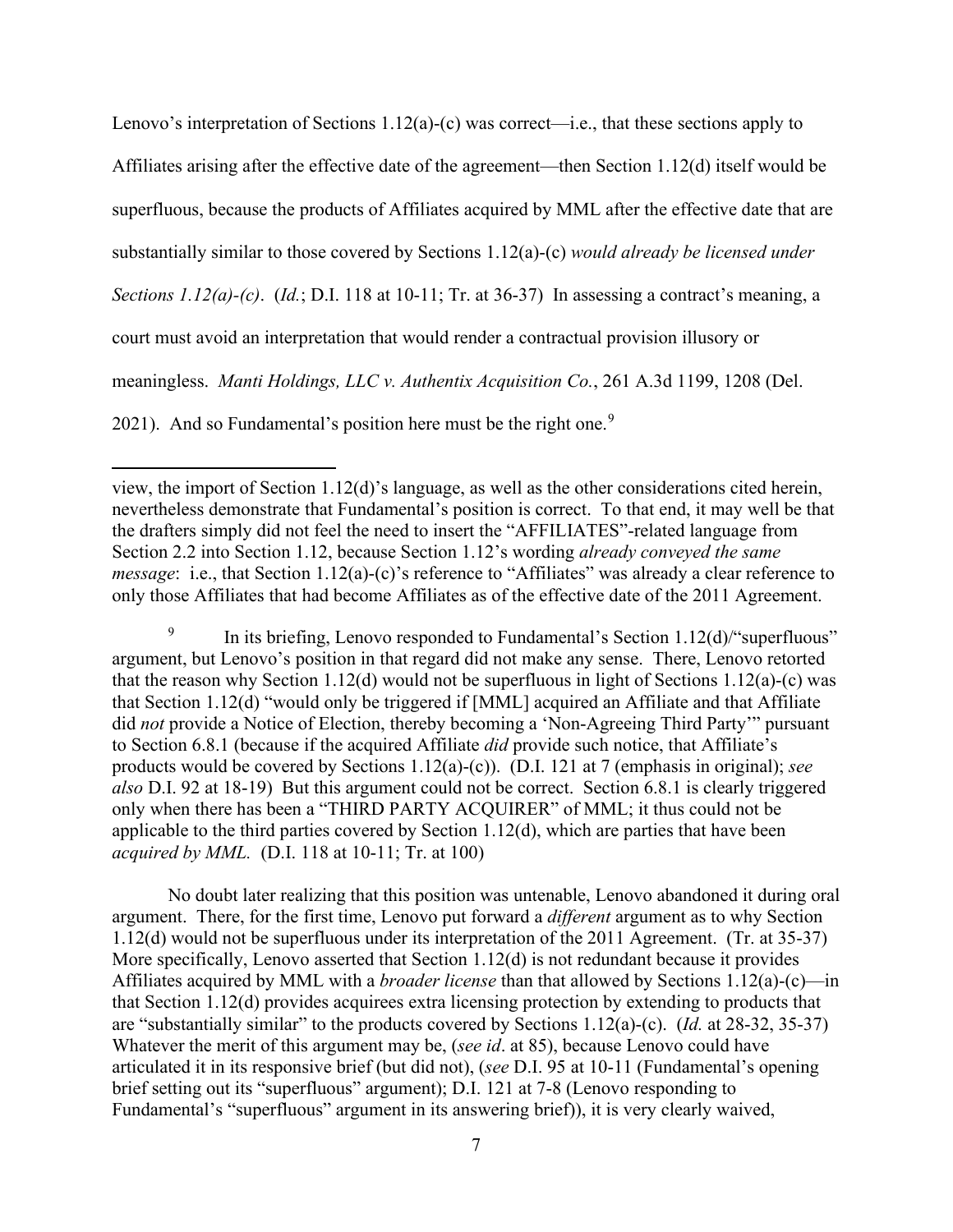Additionally, the Court is persuaded by the fact that there is an underlying logic to Fundamental's reading of Section 1.12. It is understandable why the 2011 Agreement's drafters would have: (1) extended a license to the substantially similar products of a later-arising Affiliate *that was acquired* by MML (as they did in Section 1.12(d)), and yet (2) not granted a license to any and all pre-existing products of a later-arising Affiliate *that acquired* MML. After all, when the 2011 Agreement was signed, the parties would not have known the identity of any future acquirer of MML—nor of the scale or scope of any products made or sold by such a company. And since one might reasonably assume that a future acquirer would be a larger company than MML (perhaps much larger), RIM might have been concerned about the prospect of granting an unknown future MML acquirer a full license to RIM's technology. (D.I. 95 at 13 (Fundamental noting that "Lenovo's assertion that the [2011] Agreement grants a retroactive license to all preexisting products of a later-arising Affiliate is illogical, as it would permit a large company selling a variety of products not contemplated by the parties at the time of the Agreement to acquire MML and thereby obtain the benefit of a license to RIM's patents for products far exceeding the scope of the contemplated license and the consideration exchanged by the parties"); *see also* D.I. 118 at 6; Tr. at 19-20, 23, 63-64, 66, 89-90) On the other hand, the contracting parties might reasonably have assumed that any company acquired by MML in the

*see Horatio Wash. Depot Techs. LLC v. TOLMAR, Inc.*, Civil Action No. 17-1086-LPS, 2018 WL 5669168, at  $*7$  n.4 (D. Del. Nov. 1, 2018) (holding that a new argument presented at oral argument was waived where it "was not fairly presented in [the] briefing[ ]") (citing cases), *report and recommendation adopted*, 2019 WL 1276028 (D. Del. Mar. 20, 2019); *cf. Tomasko v. Ira H. Weinstock, P.C.*, 357 F. App'x 472, 479 (3d Cir. 2009) (holding that arguments raised for the first time at oral argument in the district court were waived because that method of proceeding could "deprive one's opponent of any meaningful opportunity to respond").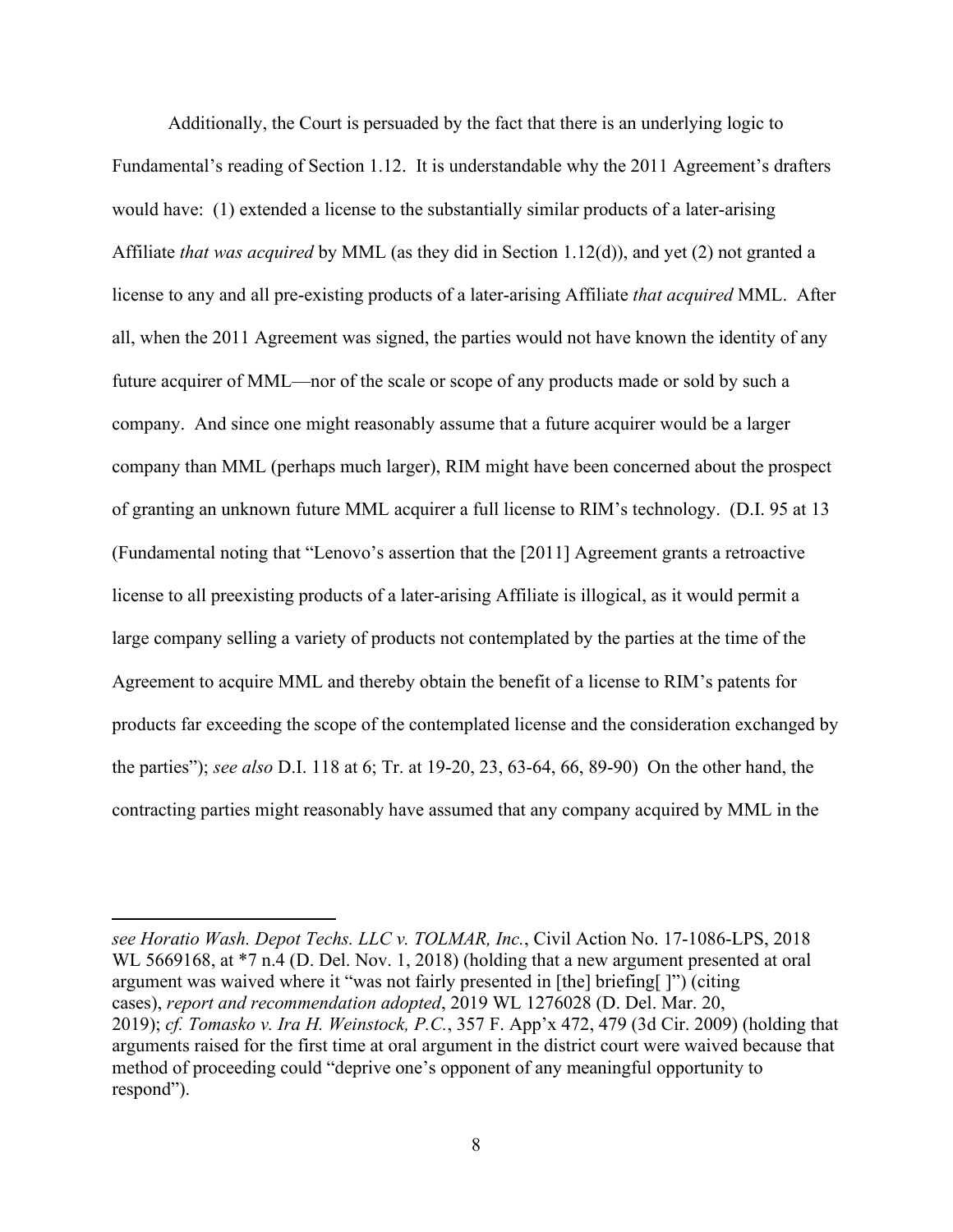future would be a smaller entity than MML—such that the scope of a license grant to that kind of company would be more manageable (and thus more palatable to RIM).  $^{10}$ 

For the foregoing reasons,  $<sup>11</sup>$  the Court concludes that Defendants' Motion should be</sup> DENIED and Plaintiff's Motion should be GRANTED. An appropriate Order will issue.

Lenovo additionally points to the language in Section 6.9 of the 2011 Agreement as supporting its interpretation; Section 6.9 provides that "the grant of commensurate broad licenses" . . . by each Party and its AFFILIATES to the other Party and its AFFILIATES is a fundamental element of this Agreement." (D.I. 98, ex. 2 at § 6.9) According to Lenovo, this provision confirms that Affiliates like Lenovo who provided a Notice of Election were to receive licenses with a broad scope. (D.I. 92 at 12, 20; D.I. 121 at 11; Tr. at 8-9) The Court is not persuaded by this argument, however. Section 6.9 seems to be referring to what happens should there be a future bankruptcy proceeding. And in any event, the vague, general language therein does not trump the clear meaning of Section 1.12. (D.I. 118 at 4-5; Tr. at 102-03)

<sup>11</sup> Fundamental also set out a second "independent" basis for granting summary judgment in its favor. (D.I. 118 at 2; *see also* D.I. 95 at 1-2) That is, even were the Court to have agreed that Lenovo's above-referenced position is correct (and that the 2011 Agreement provided Lenovo with a license to its own products when Lenovo became an Affiliate of MML), Fundamental argues that it should nevertheless prevail because: (1) a "Separation Event" took place pursuant to Section 6.6 of the 2011 Agreement, concurrent with Lenovo's acquisition of MML; (2) this Separation Event operated to limit the scope of licensed products only to products already licensed before Lenovo's acquisition of MML (and natural evolutions thereof); and (3) the Separation Event therefore precludes a license to Lenovo's products. (D.I. 95 at 14-17) However, because the Court agrees with Fundamental's first independent basis for granting summary judgment on its Motion, the Court need not address Fundamental's second argument.

<sup>&</sup>lt;sup>10</sup> Lenovo's other counter-arguments are not availing. For example, Lenovo contends that Fundamental's interpretation of the 2011 Agreement would lead to an "absurd result" because later-arising "Affiliates like Lenovo would only receive a license if [MML] was already making the Affiliate's products as of the effective date" of the 2011 Agreement. (D.I. 92 at 20) However, under the 2011 Agreement, a later-arising acquirer like Lenovo that elected to become an Affiliate would still get certain benefits, such as the ability to itself make and sell the pre-existing licensed products of MML and MML's original Affiliates (including the ability to dramatically expand the amount of such products that were made and sold). (D.I. 95 at 11-12; D.I. 118 at 4-5; Tr. at 67-68, 90-91; *see also* D.I. 98, ex. 2 at § 6.8.1) Thus, the Court does not understand Fundamental's interpretation to lead to "absurd" results.